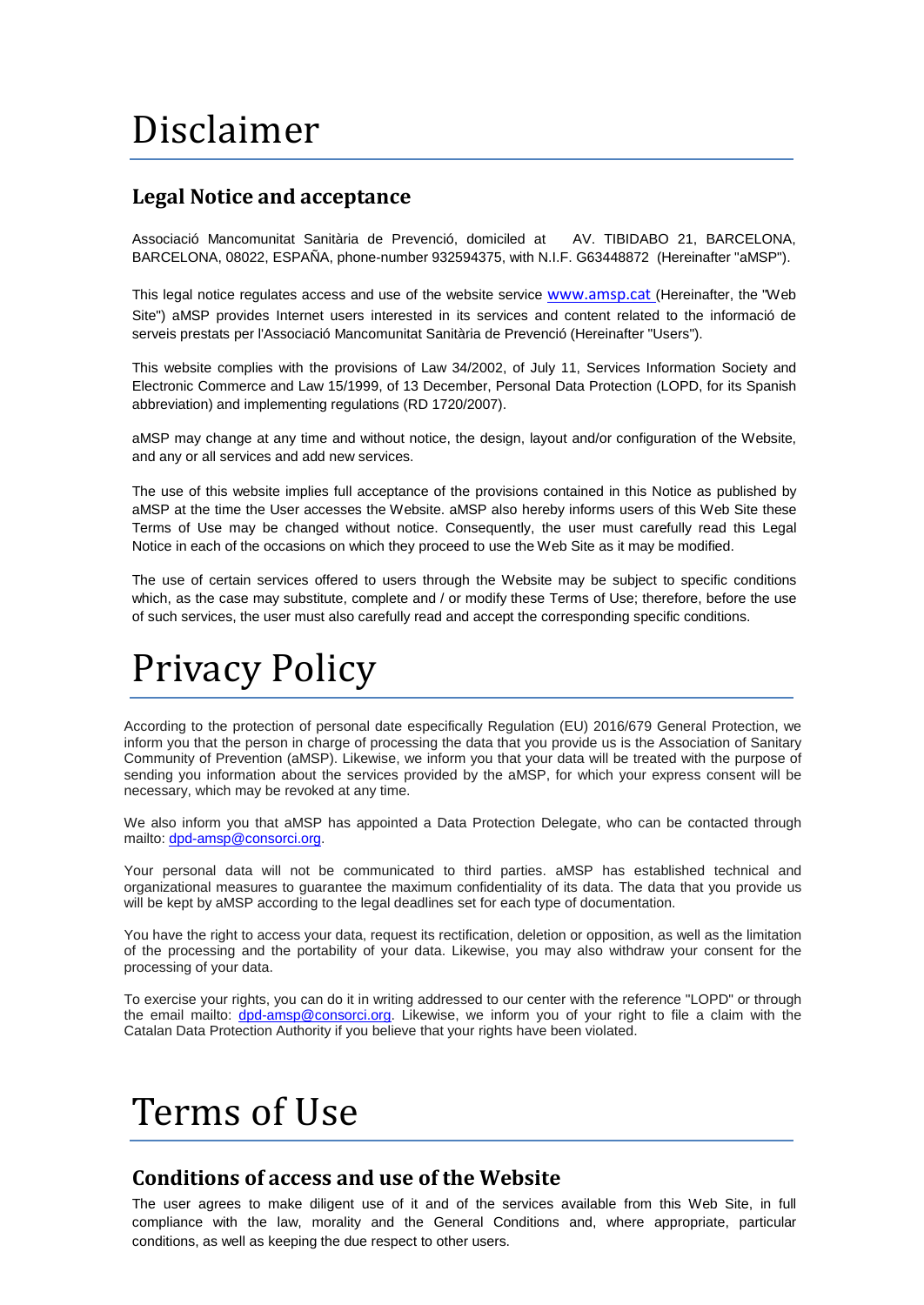It is expressly forbidden to use any other than the purpose of this website.

In this regard, the user waives use any of the materials and information contained on this website for illegal and expressly prohibited by these Terms of Use and to the special conditions, if any, are enabled to be contrary the rights and interests of aMSP, its members and / or third parties, and must respond to them in case of contravention or breach of obligations and / or which in any way (including the introduction or spread of "computer viruses "), damage, disable, overburden, impair or impede the normal use of the materials and information contained on the Website, information systems or documents, files and all kinds of content stored on any computer (hacking) aMSP, its members or any user of the Website.

In general, the provision of services does not require prior subscription or registration of users. However, aMSP conditions the use of some services to the prior completion of the registration of user, selecting the identifier (ID or login) and the password that the user agrees to keep and use with due diligence.

aMSP assigned the identifier selected by the user as long as there has previously been selected by another user. Using the password is not transferable, not being permitted to transfer, even temporarily, to third parties. As such, the user must take the necessary measures for the custody of the password selected by him, avoiding the use of it by others. Consequently, the user is the sole responsible for the use of the chosen password, with the complete indemnity of aMSP. In the event that the User knows or suspects that third parties are using their password, they must communicate the facts to aMSP as soon as possible.

The register shall be in the manner indicated in the service or in the Special Conditions, if any, regulate it.

All information provided by the User through the services must be truthful. For this purpose, the User guarantees the authenticity of all data communicated as a result of completing the forms necessary for the subscription of the Services.

Similarly, the User's responsibility to keep all information provided to aMSP constantly updated so that it responds at every moment to the situation of the User. In any case, the User shall be solely responsible for any false or inaccurate statements made and the damage caused to aMSP or others for the information provided.

Under the anti-spamming policy aMSP User agrees not to use and collect data from the distribution lists that can be accessed through the information and services contained on the website for the realization promotional activities or publicity purposes and to send commercial communications of any kind and through any medium not previously requested or consented to by aMSP and / or stakeholders. The user who intentionally or culpably breaches any of the foregoing obligations liable for all damages caused.

#### **Exclusion of guarantees and responsibility**

Except where expressly described in the Terms of Use and the rest of the regulatory framework, the Site, aMSP not responsible for damages of any kind that may result from the lack of accuracy, completeness, timeliness, and errors or omissions that could affect the information and services contained in this Website or other content which may be accessed through the same or assume any duty or obligation to verify or monitor the content and information.

Also, aMSP not guarantee the availability, continuity or infallibility of the operation of the Website, and accordingly excludes, to the fullest extent permitted by law, any liability for damages of any kind that may result from the lack of availability or continuity of operation of the Website and the services provided in the same, as well as errors in the access to different web pages or those from which, where appropriate, such services are rendered.

aMSP excludes any liability for damages of any kind that may result from the services provided by third parties through this Website as well as the media to enable them to manage service requests, specifically, without limitation not limited to: for acts of unfair competition and illegal advertising as a result of the